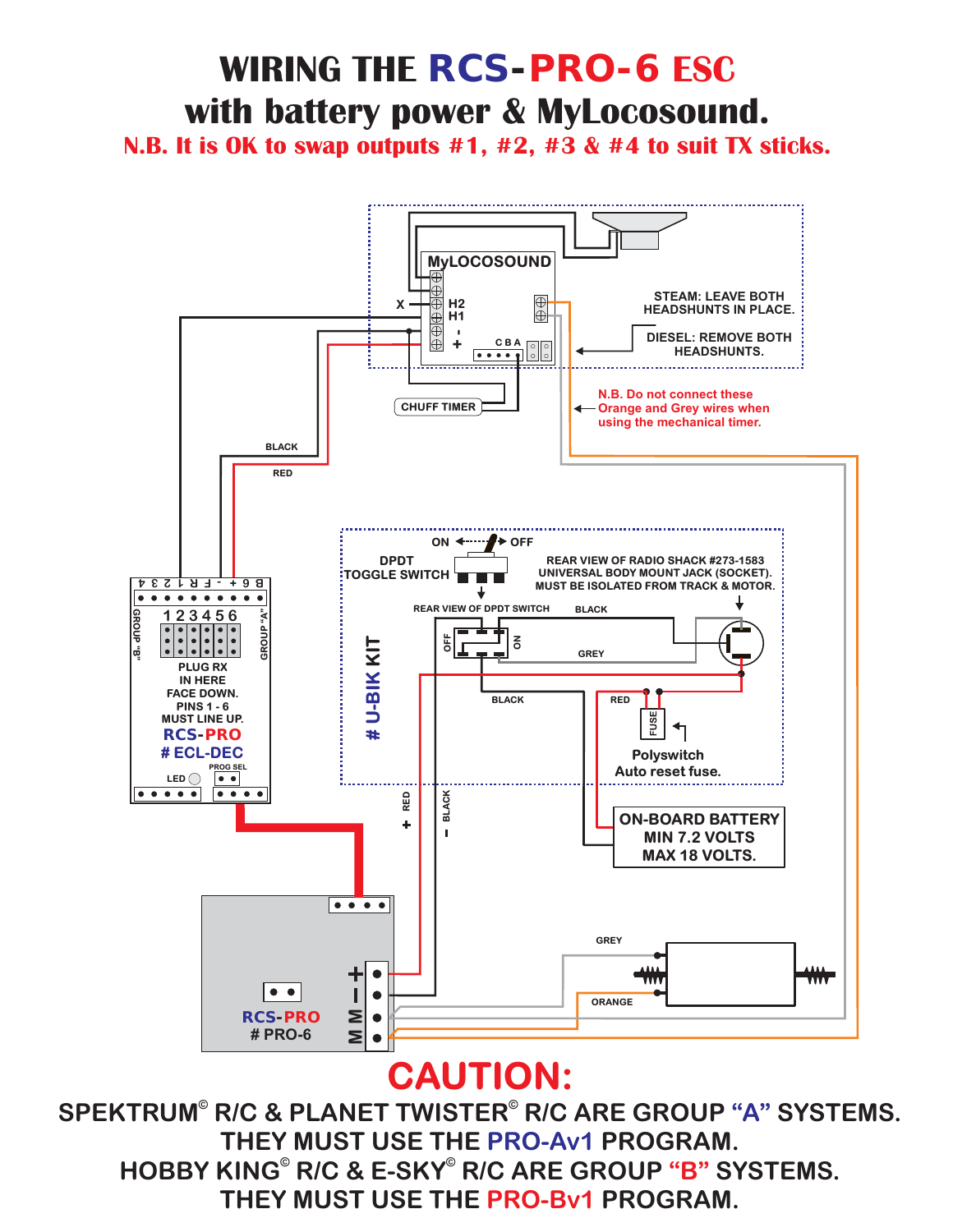# **CAUTION:**



### **WIRING THE** *RCS-PRO-6* **ESC MyLocosound. How to wire lights. with battery power only.**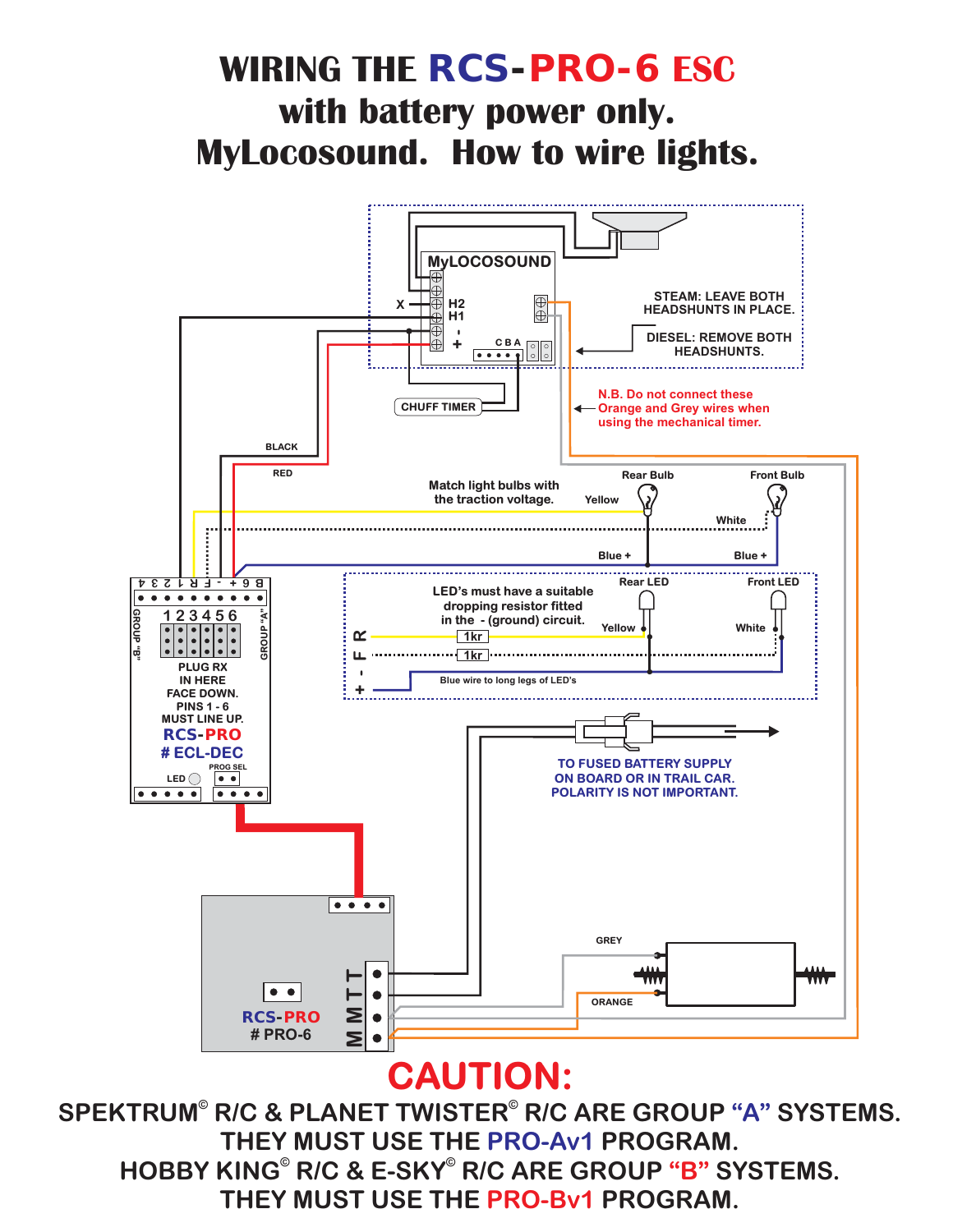# **CAUTION:**



#### **WIRING THE** *RCS-PRO-6* **ESC using track power AND battery back up. MyLocosound.**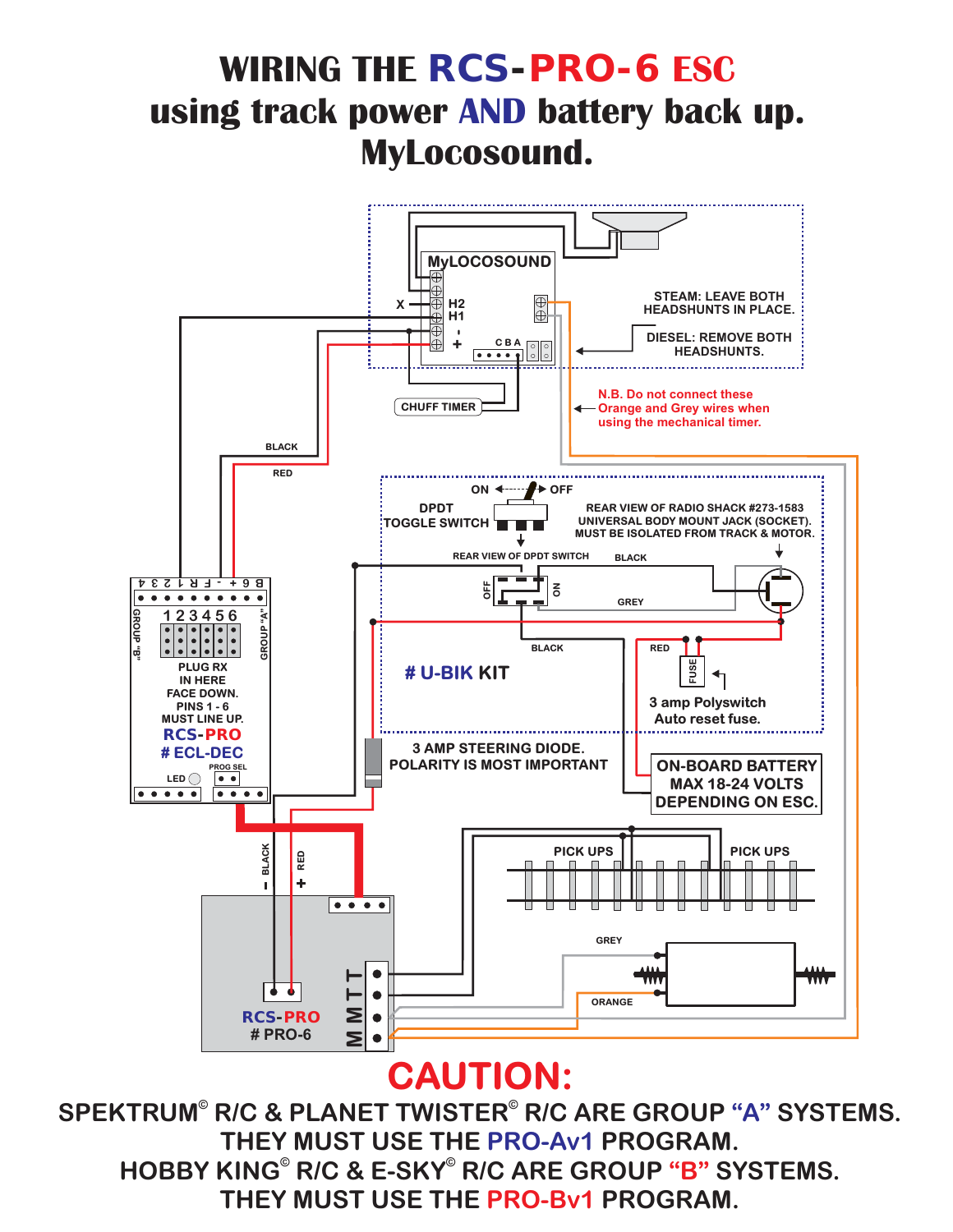



#### **WIRING THE** *RCS-PRO-6* **ESC using track power OR batteries. MyLocosound.**